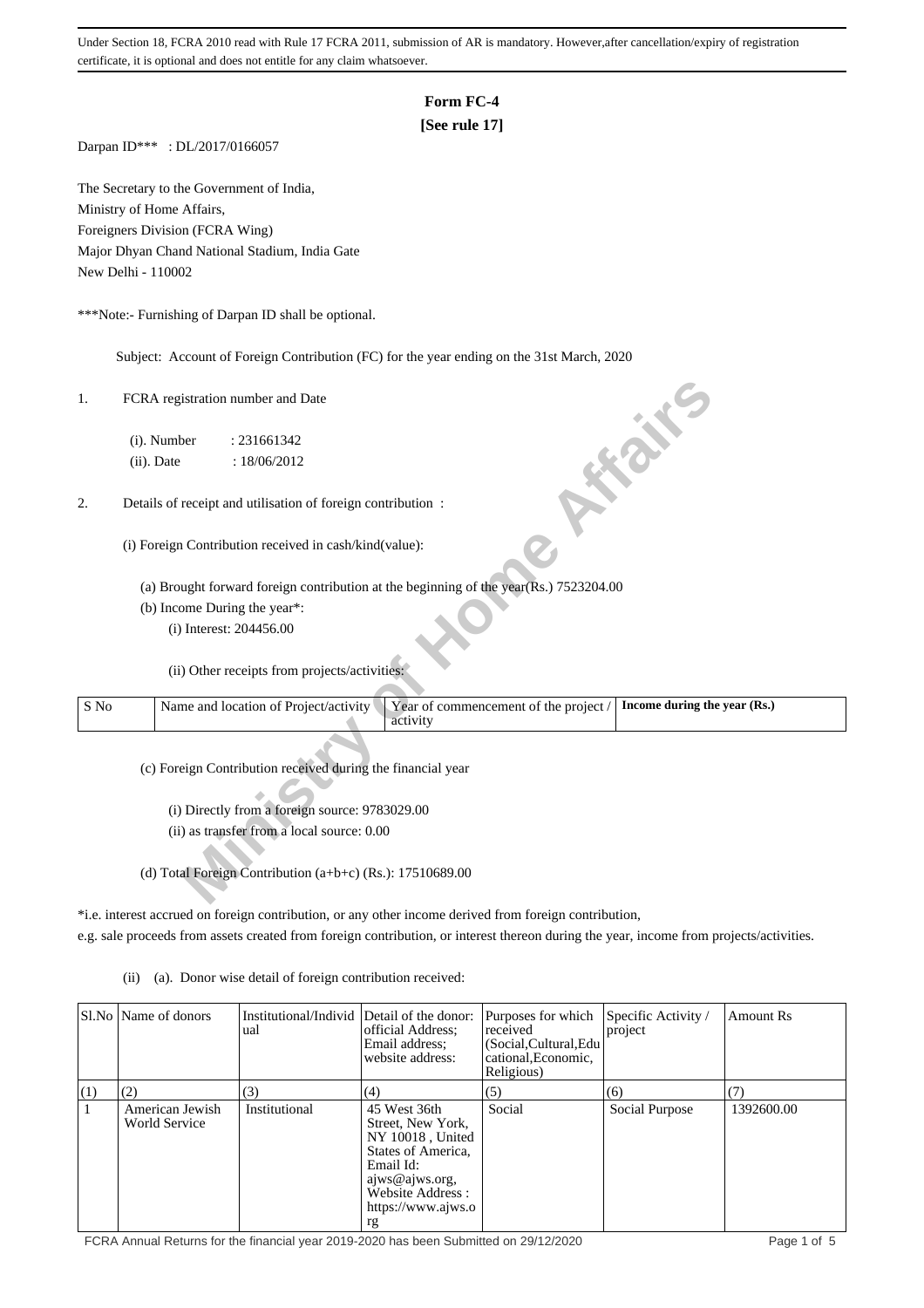|   | Sl.No   Name of donors | Institutional/Individ Detail of the donor:<br>ual | official Address:<br>Email address:<br>website address:                                                                                                                                                          | Purposes for which<br>received<br>(Social, Cultural, Edu<br>cational, Economic,<br>Religious) | Specific Activity /<br>project | Amount Rs  |
|---|------------------------|---------------------------------------------------|------------------------------------------------------------------------------------------------------------------------------------------------------------------------------------------------------------------|-----------------------------------------------------------------------------------------------|--------------------------------|------------|
| 2 | <b>OAK</b> Foundation  | Institutional                                     | Oak Philanthropy<br>Ltd, Case Postale<br>115, 58 avenue<br>Louis Casai, 1216<br>Cointrin, Geneva,<br>Switzerland, Email<br>Id:<br>Sahba.Chauhan@o<br>akfnd.org, Website<br>Address:<br>http://www.oakfnd.<br>org | Social                                                                                        | Social Purpose                 | 8390429.00 |

(b) Cumulative purpose-wise amount of all foreign contribution donation received :

| Sl.No | Purpose                                                                                                      | Amount     |
|-------|--------------------------------------------------------------------------------------------------------------|------------|
|       | Social                                                                                                       | 9783029.00 |
| 3.    | Details of Utilization of foreign contribution:                                                              |            |
|       | (a) Details of activities/projects for which foreign contribution has been received and utilised (in rupees) |            |

| S1.No          | Purpose                                                                                                                                                                                                                                         |                                                                                                                                                                                                                                                                                                                             |                  |         |                           | Amount     |                       |         |                       |         |
|----------------|-------------------------------------------------------------------------------------------------------------------------------------------------------------------------------------------------------------------------------------------------|-----------------------------------------------------------------------------------------------------------------------------------------------------------------------------------------------------------------------------------------------------------------------------------------------------------------------------|------------------|---------|---------------------------|------------|-----------------------|---------|-----------------------|---------|
| $\,1\,$        | Social                                                                                                                                                                                                                                          |                                                                                                                                                                                                                                                                                                                             |                  |         |                           | 9783029.00 |                       |         |                       |         |
| 3.             | Details of Utilization of foreign contribution:<br>(a) Details of activities/projects for which foreign contribution has been received and utilised (in rupees)                                                                                 |                                                                                                                                                                                                                                                                                                                             |                  |         |                           |            |                       |         |                       |         |
| Sl. No.        | Name of<br>project/acti ocation<br>vity                                                                                                                                                                                                         | Address/L                                                                                                                                                                                                                                                                                                                   | Previous Balance |         | Receipt during the year   |            | Utilised              |         | Balance               |         |
|                |                                                                                                                                                                                                                                                 |                                                                                                                                                                                                                                                                                                                             | In cash          | In Kind | In cash                   | In Kind    | In cash               | In Kind | In cash               | In Kind |
| (1)            | (2)                                                                                                                                                                                                                                             | (3)                                                                                                                                                                                                                                                                                                                         | (4)              | (5)     | (6)                       | (7)        | (8)                   | (9)     | (10)                  | (11)    |
| $\mathbf{1}$   | Environm<br>ental<br>research<br>work.<br>Forest<br>fragmentat<br>ion, water<br>and air<br>pollutions,<br><b>Biodiversi</b><br>ty,<br>Improving<br>Environm<br>ental<br>quality,<br><b>FRA</b><br>Workshop<br>, Training,<br><b>Filed Visit</b> | <b>State</b><br>Forest<br>Training<br>Institute.<br>HIZLI,<br>Kharagpur<br>,Paschim<br>Medinipur<br>, West<br>Bengal-<br>721306.<br>Korba,<br>Chattisgar<br>h-495690.<br>Hotel<br>Capitol<br>Hill,<br>Ranchi,<br>Jharkhand<br>$-834001.$<br>Hotel<br>Chocolate<br>pvt ltd<br>kolkata-<br>700020<br>Delhi<br>Delhi1100<br>48 | 5201415.0<br>0   | 0.00    | 8390429.0<br>$\mathbf{0}$ | 0.00       | 7422826.0<br>$\Omega$ | 0.00    | 6169018.0<br>$\Omega$ | 0.00    |
| $\overline{c}$ | Dialogue<br>on<br>conservati<br>on of<br>bramputra<br>river<br>Workshop<br>Training                                                                                                                                                             | Sanskiriti<br>Kendra<br>Mehrauli<br>Gurgaon<br>Road New<br>delhi<br>110047<br>Delhi<br>Delhi1100<br>48                                                                                                                                                                                                                      | 372414.00        | 0.00    | 0.00                      | 0.00       | 372414.00             | 0.00    | 0.00                  | 0.00    |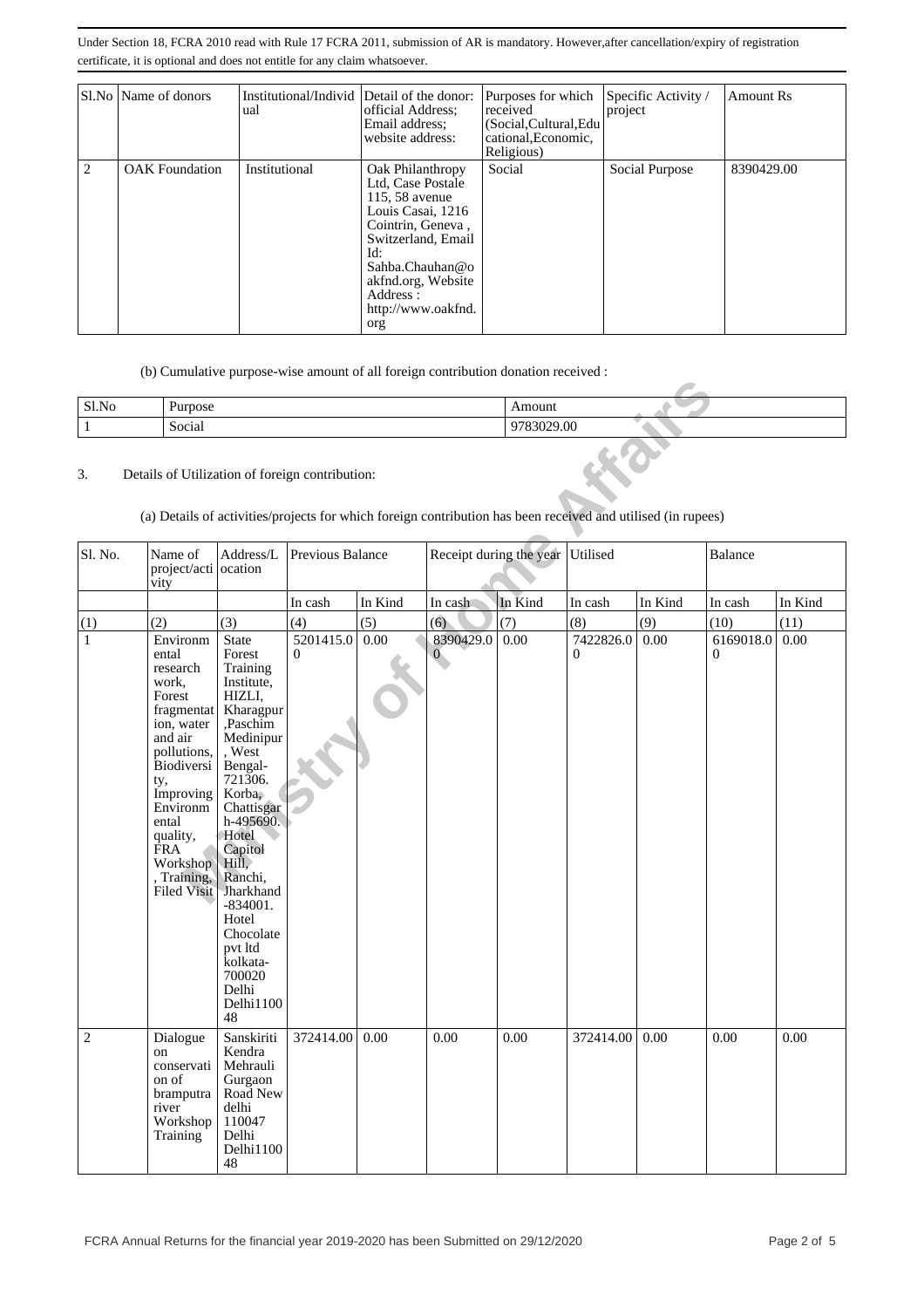| $\mathfrak{Z}$ | Empoweri   Ranchi,<br>ng<br>committes<br>Biodiversi<br>ty<br>Workshop<br>, Training,<br>Filed Visit | Palamau,<br>Latehar,<br>Lohardaga<br>, Gumla<br>and West<br>Singhbhu<br>m,<br>Jharkhand<br>. The<br>Bagh, Bhar<br>atpur,<br>Rajisthan-<br>321001. N<br>$-71, G.K-$<br>1, New<br>Delhi-<br>110048,<br>Flat<br>No.5, Gul<br>mohar<br>Court, Lan<br>$e-$<br>B, Korega<br>on<br>Park, Pune<br>411001<br>Delhi<br>Delhi1100<br>48 | 594078.00                                                                                                                                                                                                                                          | 0.00 | 1392600.0<br>$\Omega$     | 0.00 | 1829633.0<br>$\Omega$                                                                                                                       | 0.00 | 157045.00             | 0.00 |
|----------------|-----------------------------------------------------------------------------------------------------|------------------------------------------------------------------------------------------------------------------------------------------------------------------------------------------------------------------------------------------------------------------------------------------------------------------------------|----------------------------------------------------------------------------------------------------------------------------------------------------------------------------------------------------------------------------------------------------|------|---------------------------|------|---------------------------------------------------------------------------------------------------------------------------------------------|------|-----------------------|------|
| 4              | Other<br>Environm<br>ent Project                                                                    | N71<br>Lower<br>Ground<br>floor<br>Greater<br>Kailash 1<br>delhi<br>110048,<br>AC<br>160,Salt<br>Lake,<br>Kolkata<br>700064,<br>Flat No.5,<br>Gulmohar<br>Court.<br>Lane B,<br>Koregaon<br>Park, Pune<br>411001<br>Delhi <sup>-</sup><br>Delhi1100<br>48.                                                                    | 1355297.0<br>0                                                                                                                                                                                                                                     | 0.00 | 204456.00                 | 0.00 | 730167.00                                                                                                                                   | 0.00 | 829586.00             | 0.00 |
| Total          |                                                                                                     |                                                                                                                                                                                                                                                                                                                              | 7523204.0<br>0                                                                                                                                                                                                                                     | 0.00 | 9987485.0<br>$\mathbf{0}$ | 0.00 | 10355040.<br>00                                                                                                                             | 0.00 | 7155649.0<br>$\bf{0}$ | 0.00 |
|                |                                                                                                     |                                                                                                                                                                                                                                                                                                                              | (b) Details of utilisation of foreign contribution:                                                                                                                                                                                                |      |                           |      |                                                                                                                                             |      |                       |      |
|                |                                                                                                     |                                                                                                                                                                                                                                                                                                                              | (ii) Total administrative expenses as provided in rule 5 of the Foreign Contribution<br>(Regulation) Rules, 2011 (Rs.):2570213.00                                                                                                                  |      |                           |      | (i) Total Utilisation** for projects as per aims and objectives of the association (Rs.):7784827.00                                         |      |                       |      |
|                |                                                                                                     |                                                                                                                                                                                                                                                                                                                              |                                                                                                                                                                                                                                                    |      |                           |      | ** It is affirmed that the utilisation of foreign contribution is not in contravention of the provisions contained in the Foreign           |      |                       |      |
|                |                                                                                                     |                                                                                                                                                                                                                                                                                                                              | the acceptance of foreign contribution is not likely to affect prejudicially                                                                                                                                                                       |      |                           |      | Contribution(Regulation) Act, 2010 (42 of 2010) and more particularly in section 9 and section 12 of the Act which, inter-alia, states that |      |                       |      |
|                |                                                                                                     |                                                                                                                                                                                                                                                                                                                              |                                                                                                                                                                                                                                                    |      |                           |      |                                                                                                                                             |      |                       |      |
|                |                                                                                                     | (C) the public interest; or                                                                                                                                                                                                                                                                                                  | (A) the soverignty and integrity of india; or.<br>(B) the security, strategic, scientific or echnomic interest of the state; or<br>(D) freedom or fairness of election to any legistature; or<br>(E) friendly relations with any foreign state; or |      |                           |      |                                                                                                                                             |      |                       |      |
|                |                                                                                                     |                                                                                                                                                                                                                                                                                                                              | (F) harmony between religious, racial, social, lingusitic or relgional groups, castes or communities.                                                                                                                                              |      |                           |      |                                                                                                                                             |      |                       |      |

FCRA Annual Returns for the financial year 2019-2020 has been Submitted on 29/12/2020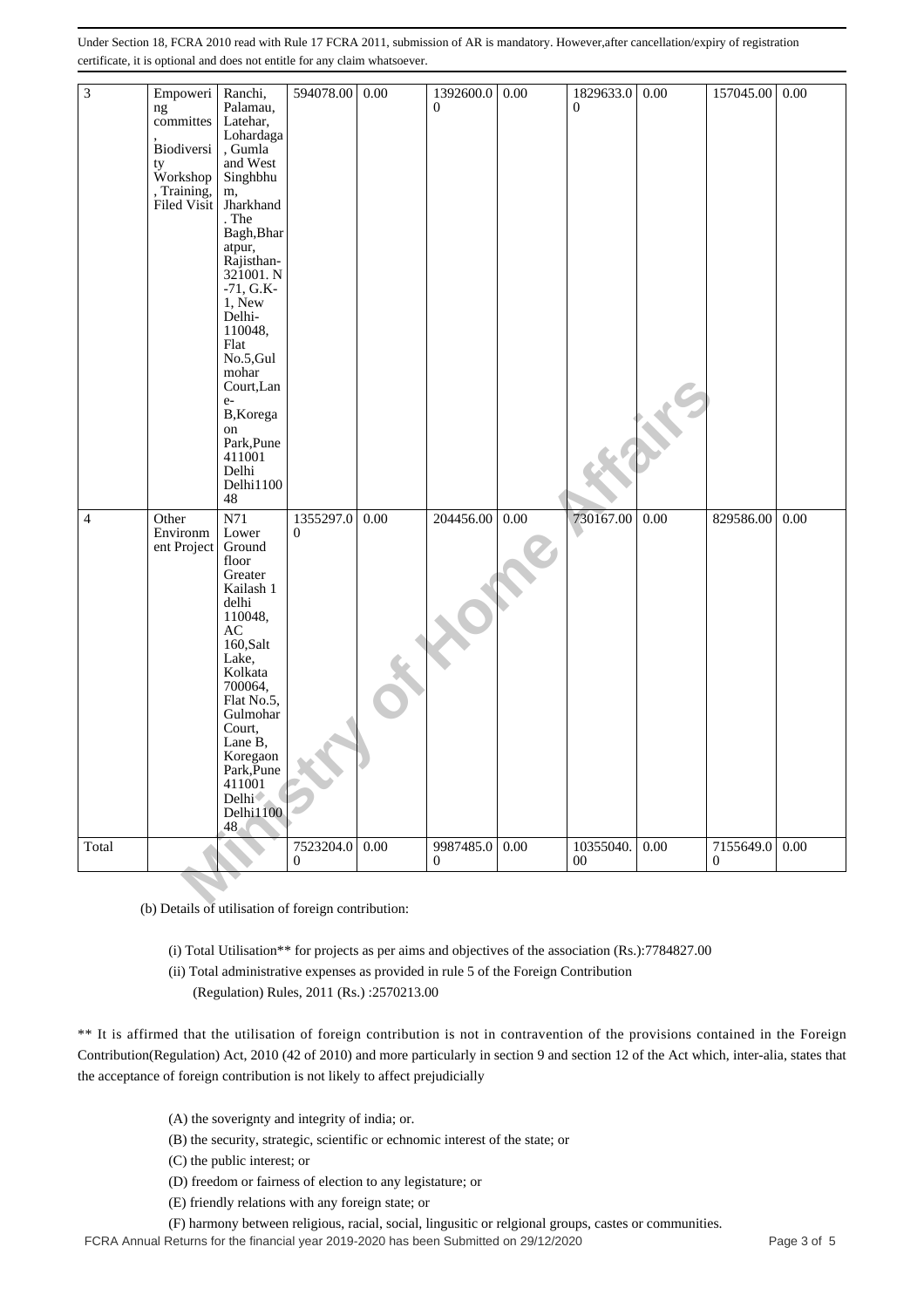(c) Total purchase of fresh assets (Rs.)

| Sl. No. | Activity in the name of Association | Details  | Purpose        | Total (in Rs.) |
|---------|-------------------------------------|----------|----------------|----------------|
| (i)     | Creation of movable assests         | Computer | Office purpose | 62078.00       |
|         | Total                               |          |                | 62078.00       |

### (d) FC transferred to other associations

| Sl.<br>$\mathbf{r}$<br>No. | Name.<br>ОĪ<br>association<br>the | Date   | Purpose | <b>mount</b> |
|----------------------------|-----------------------------------|--------|---------|--------------|
| $\sim$ $\sim$              | $\sqrt{2}$                        | $\sim$ |         | ۔ ۔          |
| . .                        | . .                               | ຼ      |         |              |

## 4. Details Of unutilised foreign contribution:

|                  | (e) Total utilisation In the year $(Rs.)(b+c+d)$ 10417118.00                                                                                                                                                                            |                                               |                                                                                                                      |                         |
|------------------|-----------------------------------------------------------------------------------------------------------------------------------------------------------------------------------------------------------------------------------------|-----------------------------------------------|----------------------------------------------------------------------------------------------------------------------|-------------------------|
| $\overline{4}$ . | Details Of unutilised foreign contribution:                                                                                                                                                                                             |                                               | <b>HONE</b>                                                                                                          |                         |
|                  | (i) Total FC invested in term Deposits (Rs.):                                                                                                                                                                                           |                                               |                                                                                                                      |                         |
| Sl. No.          | Details                                                                                                                                                                                                                                 |                                               | Total(in Rs.)                                                                                                        |                         |
| (i)              | Opening Balance of FD                                                                                                                                                                                                                   |                                               | 0.00                                                                                                                 |                         |
| (ii)             | FD made during the year                                                                                                                                                                                                                 |                                               | $0.00^{\circ}$                                                                                                       |                         |
| (iii)            | Less: realisation of previous FD                                                                                                                                                                                                        |                                               | 0.00                                                                                                                 |                         |
|                  | Closing balance of FD                                                                                                                                                                                                                   |                                               | 0.00                                                                                                                 |                         |
| 5.               | (ii) Balance of unutilised foreign contribution, in cash/bank, at the end of the year(Rs):<br>(a) Cash in hand: $6826.00$<br>(c) in utilisation bank account(s): 0.00<br>Details of foreigners as Key functionary/working/associated: 0 | (b) in FC designated bank account: 7148823.00 |                                                                                                                      |                         |
| 6.               | Details of Land and Building remained unutilised for more than two year:                                                                                                                                                                |                                               |                                                                                                                      |                         |
| Sl. No.          | Location of Land and<br><b>Building</b>                                                                                                                                                                                                 | Year of acquisition                           | Purpose of acquisition                                                                                               | Reason of unutilisation |
| (1)              | (2)                                                                                                                                                                                                                                     | (3)                                           | (4)                                                                                                                  | (5)                     |
| (7)              |                                                                                                                                                                                                                                         |                                               | (a) Details of designated FC bank account for receipt of Foreign Contribution (As on 31st March of the year ending): |                         |

## (a) Cash in hand: 6826.00

- (b) in FC designated bank account: 7148823.00
- (c) in utilisation bank account(s): 0.00
- 5. Details of foreigners as Key functionary/working/associated: 0
- 6. Details of Land and Building remained unutilised for more than two year:

| Sl. No. | Location of Land and<br>Building | Year of acquisition | Purpose of acquisition | Reason of unutilisation |
|---------|----------------------------------|---------------------|------------------------|-------------------------|
|         | $\sqrt{2}$<br>ے                  | ιJ                  |                        |                         |

(7) (a) Details of designated FC bank account for receipt of Foreign Contribution (As on 31st March of the year ending):

| Name of the<br>Bank           | <b>Branch Address</b><br>With pincode)                              | Phone No.    | E-mail                               | <b>IFSC</b> Code | Account No  | Date of Opening<br>Account |
|-------------------------------|---------------------------------------------------------------------|--------------|--------------------------------------|------------------|-------------|----------------------------|
| (1)                           | (2)                                                                 | (3).         | (4)                                  | (5)              | (6)         |                            |
| <b>STATE BANK</b><br>OF INDIA | 11 Sansad Marg,<br>New Delhi 110<br>001, New Delhi,<br>Delhi. Delhi | 011-23374390 | agmcommercial.<br>$00691@$ sbi.co.in | SBIN0000691      | XXXXXXX4074 | 06/11/2020                 |

(b) Details of all utilization bank accounts for utilization of Foregin Contribution (As on 31st March of the year ending)

| Name of the<br>Bank | <b>Branch Address</b><br>With pincode) | Phone No. | ≀-mail | <b>IFSC</b> Code | Account No | Date of Opening<br>Account |
|---------------------|----------------------------------------|-----------|--------|------------------|------------|----------------------------|
|                     | ے ا                                    |           | ΄4     | w                | (6)        |                            |